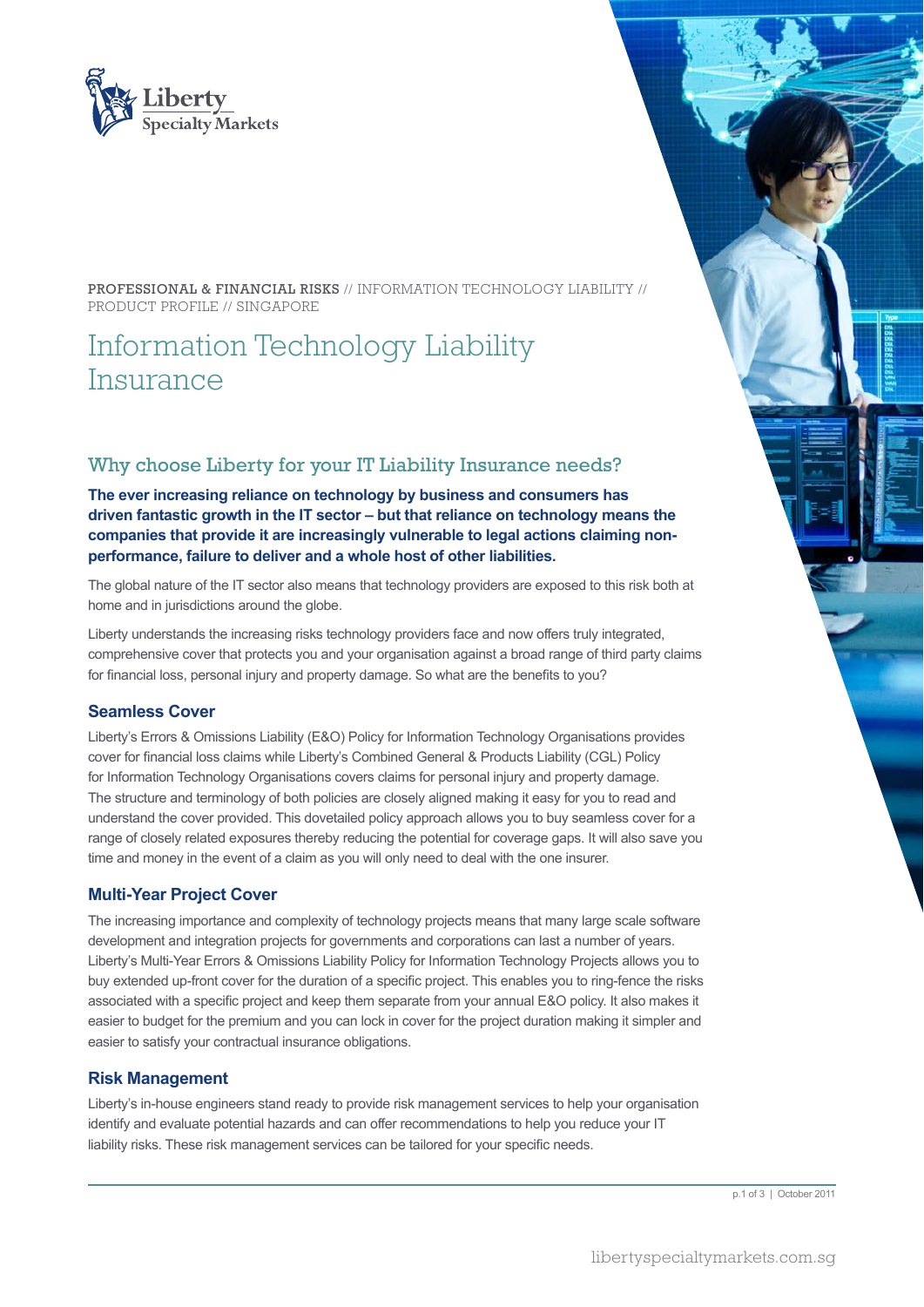## **Broad Tailored Cover**

Liberty's IT policies cover both the performance of Information Technology Services and the provision of Information Technology Products. Both expressions are broadly defined which expands the scope of cover and reduces the potential for disputes over whether a claim involves a "service" or a "product".

Claims against IT organisations can be complex often referring to different causes of action so it is important that your policy is aligned to provide this cover. Liberty's policies provide this cover but also offer other features which tailor protection to the unique needs of IT organisations including cover for:

- defence costs as they are incurred so you are not out of pocket
- your legal liability under an indemnity and/or hold harmless term of a contract to the extent that such loss results from your act, error or omission (optional)
- $\triangleright$  commercial contracts you enter into with other parties that limit their liability will not prejudice your right to indemnity under your policy (optional)
- $\blacktriangleright$  sub-contractors' cover for persons or companies with no more than two employees for IT services performed or IT products provided for or on your behalf (optional)
- $\blacktriangleright$  claims alleging infringement of intellectual property rights (other than in respect of North America)
- $\blacktriangleright$  claims alleging unlawful interference with privacy
- $\blacktriangleright$  claims alleging unintentional defamation
- $\blacktriangleright$  claims resulting from the fraud or dishonesty of the insured's employees
- $\triangleright$  costs incurred by the insured in restoring or replacing lost documents
- $\blacktriangleright$  the insured's vicarious liability for actions of subcontractors and other agents

#### **Worldwide Cover**

Liberty's IT policies can provide cover on a worldwide basis which means you are able to arrange one policy with one insurer to protect all of your international operations.

#### **Significant Capacity**

Liberty can offer limits of liability up to \$25M on the annual E&O and CGL policies and up to \$15M on the E&O Project policy which will normally be sufficient to fulfil your contractual insurance obligations.

#### **Superior Underwriting Service**

Liberty's IT Liability underwriters have extensive experience in the latest technologies and in the business and legal issues that could affect your IT organisation. They also have significant underwriting authority giving them the power to make decisions locally. Our underwriters provide a fast and responsive service – you won't be left waiting while they seek head office approval from overseas.

#### **Integrated Claims Management**

By working closely with our underwriters, brokers and clients Liberty's claims team provides a premier level of service which has been independently recognised in industry surveys. The team comprises experienced claims specialists with extensive local and international expertise. Liberty's claims specialists and underwriters work together on a daily basis as an integrated business unit to ensure a unified approach to policy interpretation and claims response.